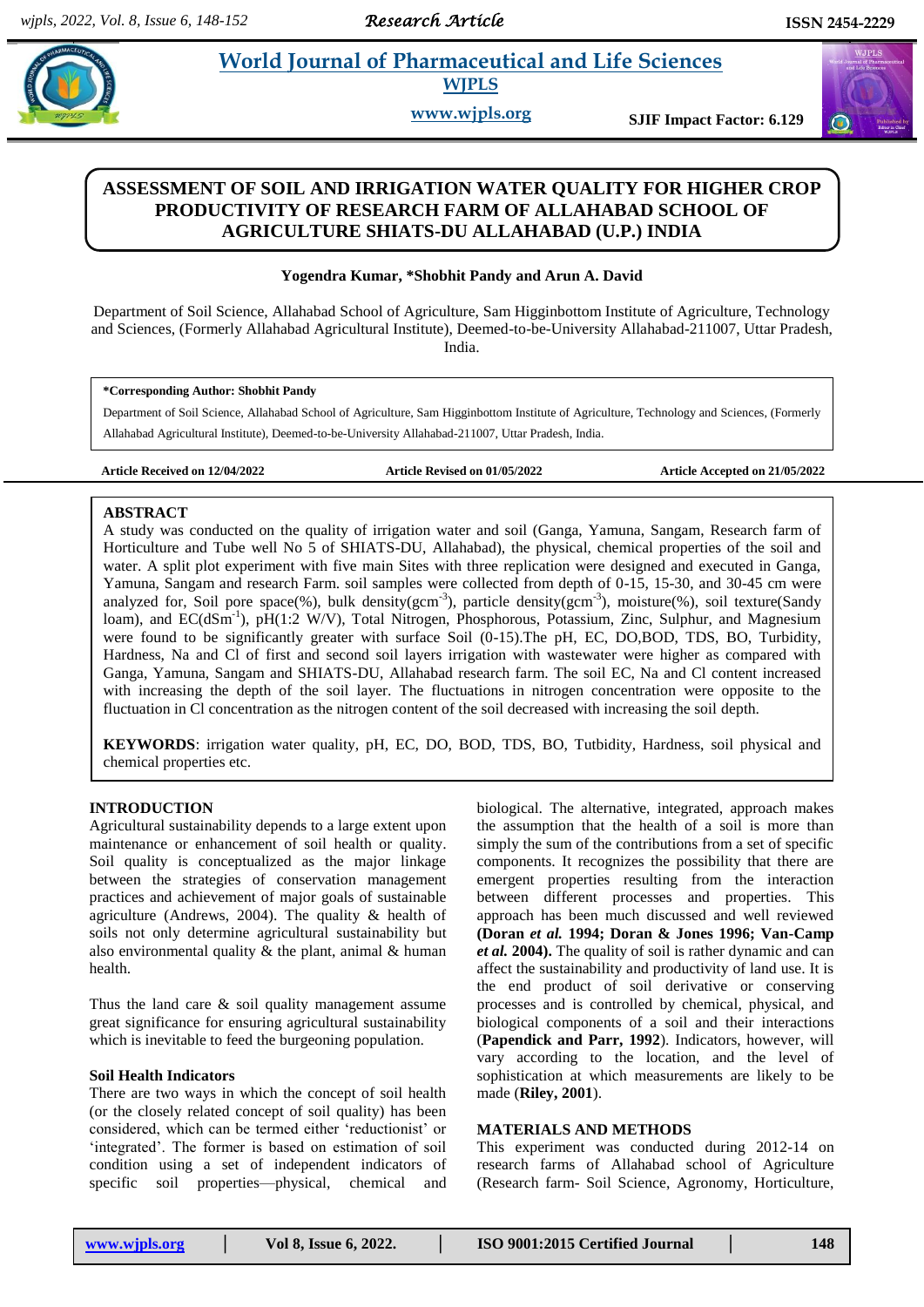Plant Protection, Genetic and Plant Breeding, Agro-Forestry and Commercial Farm) Sam Higginbottom Institute of Agriculture Technology & Sciences. Deemed-to-be-University, Allahabad. The right bank of the Yamuna and about 6 km. away from Allahabad railway station. It is positioned at  $25^{\circ}$  57°N Latitude and 81! 5°E latitude and about 98 meter about sea level. The soil (Sandy loam) was neutral in reaction, low in available N, medium in available  $P_2O_5$  and high in available  $K_2O$  content. The experiment was soil survey, mapping and analysis of physic-chemical properties of soil, of different depth 0-15, 15-30 and 30-45cm respectively. Physical properties- soil colour(In Dry and Wet condition),Soil Texture ( sand, silt and Clay %),Pore Space(%), Particle Density( $gcm^{-3}$ ), Bulk Density ( $gcm^{-3}$ ), Water holding capacity (%), Specific Gravity and Moisture (%). Chemical properties –Soil pH (1:2 W/V),

EC (dS m<sup>-1</sup>), Organic Carbon (%), Organic Matter (%), Available Nitrogen (kgha<sup>-1</sup>), Available Phosphorous (kgha<sup>-1</sup>), Available Potassium (kgha<sup>-1</sup>),Total Sulphur in Soil (ppm) and Total Zinc in soil (ppm). Micronutrients in Soil- Total Iron in Soil (ppm), Manganese in soil (ppm), and Total Cupper in Soil (ppm).

#### **Water**

Water sampling and analysis of Physico-chemical and Biological Properties of water, of different Ghats, Site and Distance (km) respectively. Physical Properties-Turbidity (NTU). Chemical Properties- pH, EC  $(\mu Sm^{-1})$ , Temperature (°C), Total Dissolved Solids (mg<sup>-1</sup>), Total Alkalinity  $(mg^{-1})$ , Chloride  $(mg^{-1})$ , Hardness  $(mg^{-1})$ , Calcium (mg<sup>-1</sup>), Magnesium (mg<sup>-1</sup>), Dissolved Oxygen (mg<sup>-1</sup>), Chemical Oxygen Demand (mg<sup>-1</sup>), Biochemical Oxygen Demand  $(mg^{-1})$ .

#### **Map of SHIATS-DU, Allahabad**

 **Water Sampling Sites**



 **Soil Sampling Sites**

**Fig 1: Map of Sam Higginbottom Institute of Agriculture, Technology & Sciences (Formerly- Allahabad Agricultural Institute) Deemed-to-be University Allahabad- 211007 (U.P), India.**

# **RESULT AND DISCUSSION**

# **Properties of Soil**

The soil colour (dry method) of soil varied from light yellowish brown, olive yellow, pale olive, pale yellow, light olive brown, yellowish brown, dark brown, pale brown and dark yellowish brown. The soil color (Wet method) of soil varied from olive brown, olive, olive yellow, dark brown and dark yellowish brown. The sand, silt and clay percentage varied from sand  $-50-65$  %, silt  $-$  20-33 % and clay  $-$  15-20 %. The textural class identified was sandy loam soil. The Pore Space (%) ranged from 50.00 to 69.00 percent and in each

department soil pore space % decreases with the increasing soil depth. The highest pore space % was found in Horticulture department at 0-15 cm depth. Bulk Density was varied from  $1.11$  to  $1.34$  g cm<sup>-1</sup>. The Particle Density varied from  $2.48$  to  $2.87$  g cm<sup>-1</sup>. The soil Moisture (%) ranged from 10.37 to 24.69 percent. The moisture percent was found high in Plant Protection department at 15-30 cm depth. Specific Gravity ranged from 1.96 to 2.75.The Water Holding Capacity (%) ranged from 52.91 to 81.25 percent. Department of Plant Protection holds the water best at 81.25 %. The pH value ranged from 7.27 to 7.74 pH. The alkalinity of Agro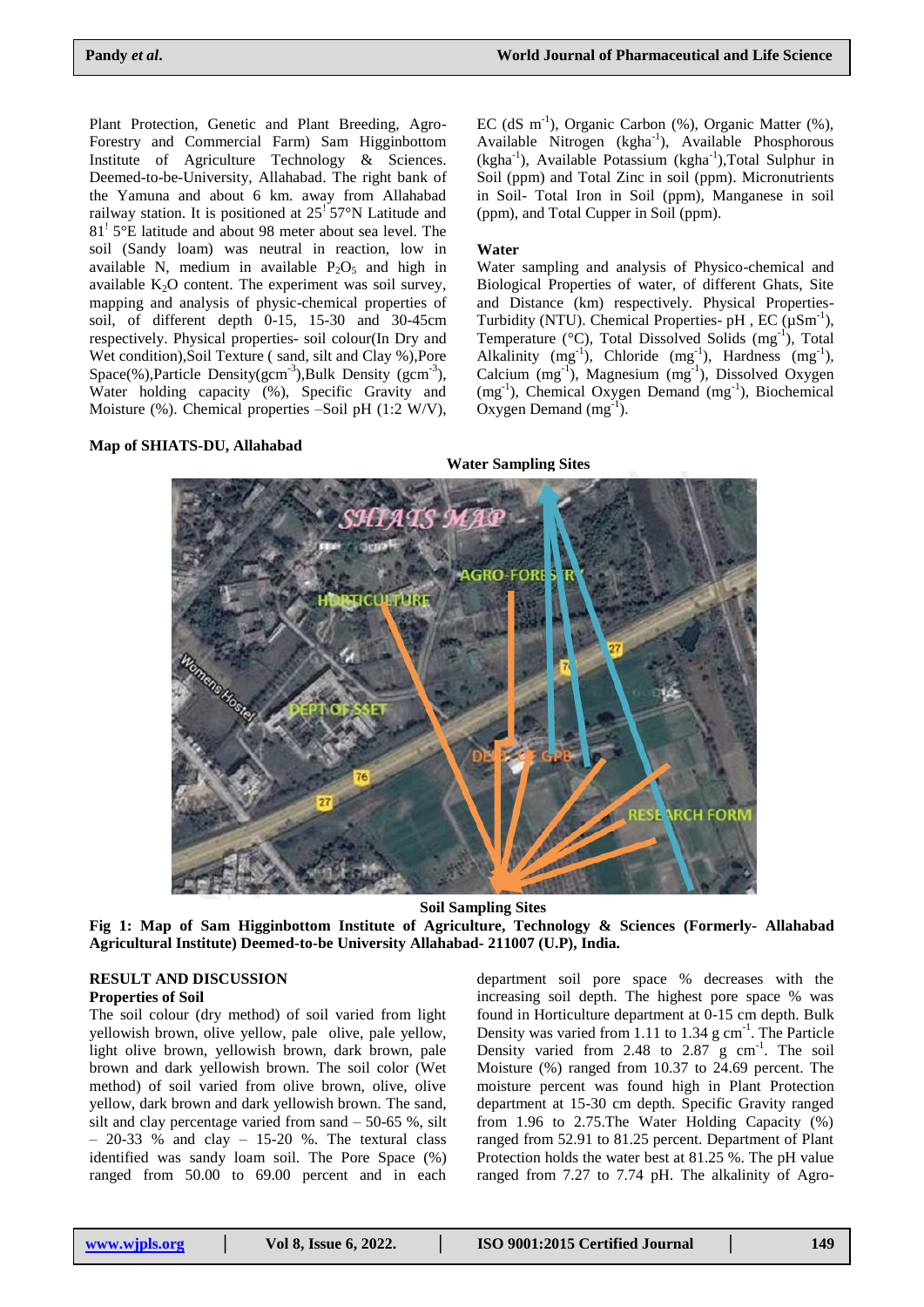forestry department is high at 7.74 pH. The Electrical Conductivity ranged from  $0.02$  to  $0.07$  dSm<sup>-1</sup>. The soil is found to be non-saline. The value of Total Organic Carbon (%) varied from 0.17 to 0.89 %. Organic carbon content was found low in Plant protection and Agroforestry but medium in the remaining department. The value of Total Organic Matter (%) varied from 0.30 to 1.53 %. Available Nitrogen content of soil ranged from 154.04 to 276.04  $kg$  ha<sup>-1</sup>. Nitrogen content is low in the entire department except in Agro-forestry it was found

medium. Available Phosphorous content of soil ranged from 10.05 to 19.64  $kg$  ha<sup>-1</sup>. Phosphorous content was found low in the entire department. Available Potassium content of soil ranged from  $98.00$  to  $254.39$  kg ha<sup>-1</sup>. The value of Total Sulphur in soil varied from 14.76 to 20.17 ppm. The value of Total Zinc in soil varied from 0.76 to 1.36 ppm. The value of Total Iron in Soil varied from 6.30 to 12.50 ppm, the value of Total Manganese in Soil varied from 6.30 to 17.18 ppm, the value of Total Cupper in Soil varied from 0.76 to 1.20 ppm.

**Table: 1.Soil Physico-Chemical Properties of different depths of Soil Science research farm Allahabad School of Agriculture, SHIATS-DU Allahabad.**

| <b>Soil Properties</b>                        | $0-15$ cm<br>(soil depth)                   | 15-30 cm<br>(soil depth)                    | 30-45 cm<br>(soil depth)                    | <b>Result</b>  |
|-----------------------------------------------|---------------------------------------------|---------------------------------------------|---------------------------------------------|----------------|
| Soil Colour (Dry)                             | 2.5 Y, 6/4 Light<br>Yellowish Brown         | 2.5 Y, 6/6 olive Yellow                     | 5 Y, 6/3 Pale olive                         |                |
| Soil Colour (Wet)                             | 2.5 Y, 4/4 olive Brown                      | 2.5 Y, 4/4 olive Yellow                     | 5 Y ,5/6 Olive                              |                |
| Soil Texture                                  | Sand-55%, silt-30%,<br>clay-15 % Sandy Loam | Sand-58%, silt-26%,<br>clay-16 % Sandy Loam | Sand-50%, silt-33%,<br>clay-17 % Sandy Loam |                |
| Soil pore Space (%)                           | 56.00                                       | 52.00                                       | 51.50                                       | ${\bf S}$      |
| Bulk Density $(gcm^{-3})$                     | 1.25                                        | 1.25                                        | 1.17                                        | ${\bf S}$      |
| Pd( $\text{gcm}^{-3}$ )                       | 2.75                                        | 2.70                                        | 2.55                                        | ${\bf S}$      |
| Moisture (%)                                  | 22.54                                       | 19.58                                       | 19.66                                       | ${\bf S}$      |
| Specific Gravity                              | 2.25                                        | 2.75                                        | 2.34                                        | ${\bf S}$      |
| Water Holding Capacity (%)                    | 62.50                                       | 68.75                                       | 52.91                                       | ${\bf S}$      |
| Soil pH $(1:2$ W/V)                           | 7.42                                        | 7.52                                        | 7.51                                        | ${\bf S}$      |
| Soil CE $(dS \, m^{-1})$                      | 0.06                                        | 0.05                                        | 0.05                                        | ${\bf S}$      |
| Organic Carbon (%)                            | 0.48                                        | 0.35                                        | 0.36                                        | ${\bf S}$      |
| Organic Matter (%)                            | 0.83                                        | 0.60                                        | 0.42                                        | $\overline{S}$ |
| Available Nitrogen $(kg ha^{-1})$             | 226.74                                      | 226.67                                      | 196.37                                      | ${\bf S}$      |
| Available Phosphorus ( $kg \text{ ha}^{-1}$ ) | 17.82                                       | 17.34                                       | 16.93                                       | $\overline{S}$ |
| Available Potassium ( $kg \, ha^{-1}$ )       | 210                                         | 180                                         | 160                                         | ${\bf S}$      |
| Total Sulphur (ppm)                           | 17.86                                       | 16.40                                       | 15.32                                       | ${\bf S}$      |
| Total Zinc (ppm)                              | 0.90                                        | 0.84                                        | 0.70                                        | ${\bf S}$      |
| Total Iron<br>(ppm)                           | 8.60                                        | 10.64                                       | 10.30                                       | $\overline{S}$ |
| Manganese (ppm)                               | 6.30                                        | 8.40                                        | 6.30                                        | ${\bf S}$      |
| Total Cupper (ppm)                            | 1.10                                        | 0.90                                        | 0.76                                        | ${\bf S}$      |



**Fig 2: Soil Physical Properties of different department of Allahabad School of Agriculture of SHIATS-DU, Allahabad, of different depth (0-15, 15-30 and 30-45 cm) respectively, 2014.**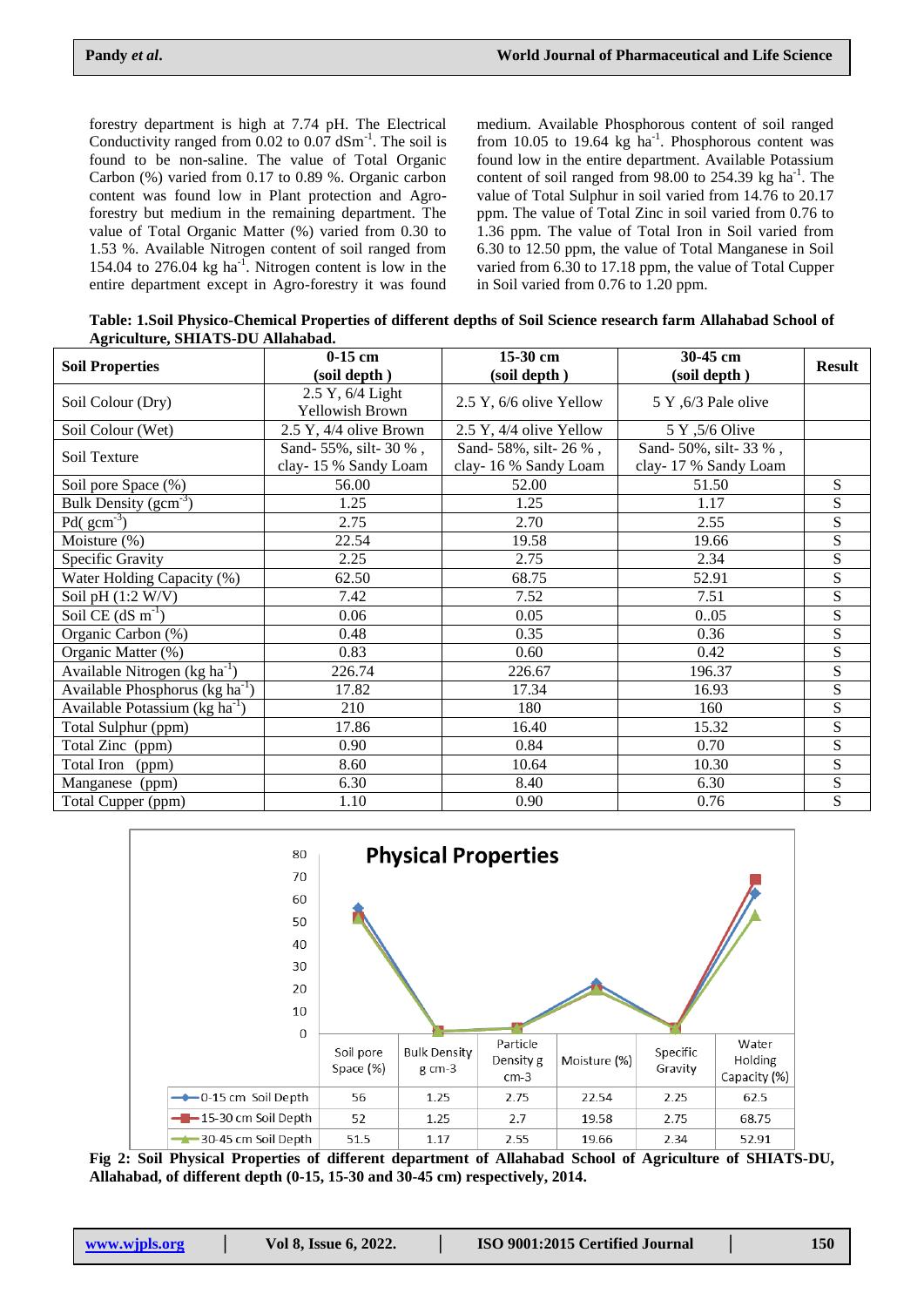

## **Properties of Water**

Total Hardness of water varied from 156 to 440.16 mg equi.  $CaCO<sub>3</sub>L<sup>-1</sup>$  which is considered as hard to very hard. The Turbidity ranges from 1.9 to 12.2 NTU. Temperature of water ranged from 22 to 24.5  $\mathrm{^{0}C}$  where temperature is high in Horticulture Department of SHIATS, Allahabad water. The Electrical Conductivity ranged from 573 to 766  $\mu$ Sm<sup>-1</sup>. The pH value ranged from 6.50 to 8.34 pH, Total Dissolved Solids ranged from 339 to 456  $mgL^{-1}$ , Dissolved Oxygen ranged from

4.00 to 6.7 mg/ $L^{-1}$ , Biochemical Oxygen Demand value ranged from  $3.0$  to  $4.5 \text{ mgL}^{-1}$ , Chemical Oxygen Demand value ranged from 11.0 to 22.5  $mgL^{-1}$ . The value of Total Alkalinity varied from 21.7 to 27.2 mgL<sup>-1</sup>, Chloride content ranged from 5.4 to 7.2  $mgL$ <sup>-1</sup>, Magnesium content ranged from 72 to 154  $mgL^{-1}$  The Calcium content ranged from 104 to 170 mgL<sup>-1.</sup> The Most Probable Number count was ranged from 1350.07 to 1850.40.

**Table 2: Quality of Irrigation Water of different Research Farm of Allahabad School of Agriculture, SHIATS-DU, Allahabad.**

|                                         | <b>Site</b> | <b>Site</b>        | <b>Site</b>            |               |
|-----------------------------------------|-------------|--------------------|------------------------|---------------|
| <b>Parameter</b>                        | (Commercial | (Agronomy research | (Soil Science Research | <b>Result</b> |
|                                         | Farm)       | Farm)              | Farm)                  |               |
| pH                                      | 6.50        | 6.80               | 7.00                   | S             |
| $EC \mu Sm^{-1}$                        | 600         | 625                | 605                    | S             |
| Temperature °C                          | 22.1        | 22.0               | 23.5                   | <b>NS</b>     |
| Alkalinity (ppm).                       | 22.3        | 21.6               | 21.7                   | S             |
| Turbidity (N.T.U).                      | 16.5        | 16.8               | 16.9                   | S             |
| B.O.D. $(mg L^{-1})$                    | 3.8         | 3.7                | 3.6                    | S             |
| $D. O (MgL^{-1})$                       | 4.0         | 5.0                | 4.0                    | S             |
| $\overline{C.O.D}$ (MgL <sup>-1</sup> ) | 17.5        | 17.6               | 17.2                   | S             |
| Total Hardness( $mgL^{-1}$ )            | 128         | 124                | 122                    | S             |
| Calcium $(mgL^{-1})$                    | 130         | 140                | 139                    | S             |
| Magnesium $(mgL^{-1})$                  | 90          | 85                 | 84                     | S             |
| Chloride $(mgL^{-1})$                   | 5.5 5.5     | 6.7                | 6.8                    | S             |